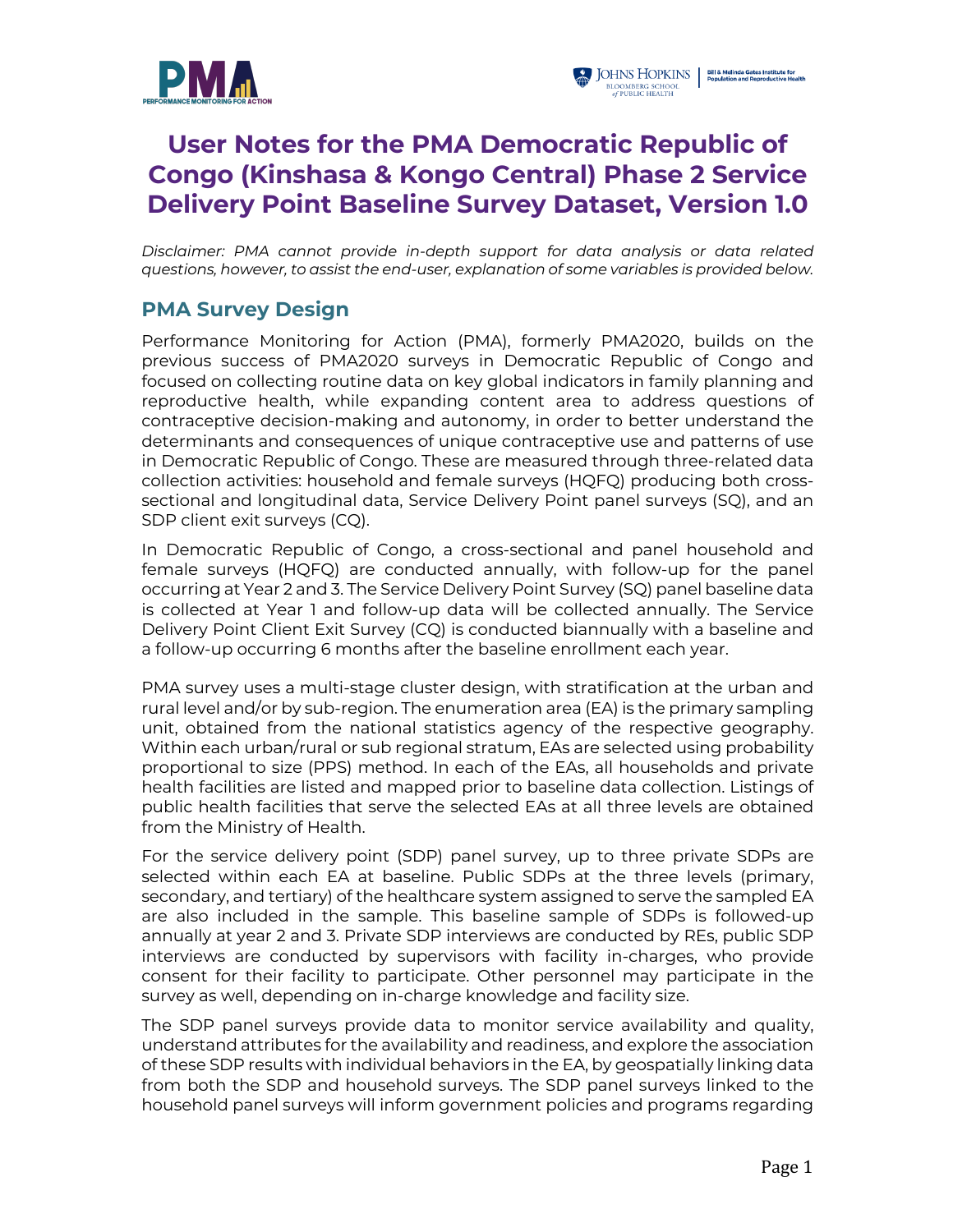



the influence of service environment on service utilization behaviors among a population.

# **Sampling**

PMA Democratic Republic of Congo (Kinshasa & Kongo Central) Phase 2 (CDP2) Service Delivery Point Survey includes services in 57 enumeration areas (EAs) in Kinshasa and 57 EAs in Kongo Central selected using a multi-stage stratified cluster design. The results are representative at the provincial level. The final sample included 204 SDPs in Kinshasa and 172 SDPs in Kongo Central which completed the interview. Data collection was conducted between November 2020 and February 2021.

## **Materials included in this Data Zipped File**

This data zipped file includes:

- 1. Service delivery point questionnaire pdf file
- 2. User notes pdf file
- 3. Dataset in 3 file formats: .csv, .xlsx and Stata .dta

## **Codebook**

The latest version of the PMA Service Delivery Point Survey master codebook can be downloaded from the https://www.pmadata.org/data-codebooks.

## **General Variables**

**SIF variables:** Date and time variables are provided in both string format and as Stata Internal Format (SIF) values. The variable name of any variable that has been changed into SIF is appended with SIF (e.g. **today** and **todaySIF**).

**Select multiple variables**: Some questions allow for the selection of multiple answers. These variables are in string format and the values are the concatenation of answer choices (e.g. if a service delivery point respondent said that the community health volunteers provide male condoms, pill and injectables, the response for this variable would read "male\_condoms pill injectables"). Multi-select options are generally, though not always, transformed into binary variables for analysis.

## **Variable Response Options**

**Select one**: Most select one numeric variables have consistent values for option choices across all PMA countries (e.g. **marital\_status**==1 is equivalent to currently married in all PMA countries). Exceptions include the variables which have countryspecific options and numbering. For examples:

- Geographic variable (e.g. **region**, **county**): geographic variable names and response options vary across countries
- **facility\_type**: facility types vary across countries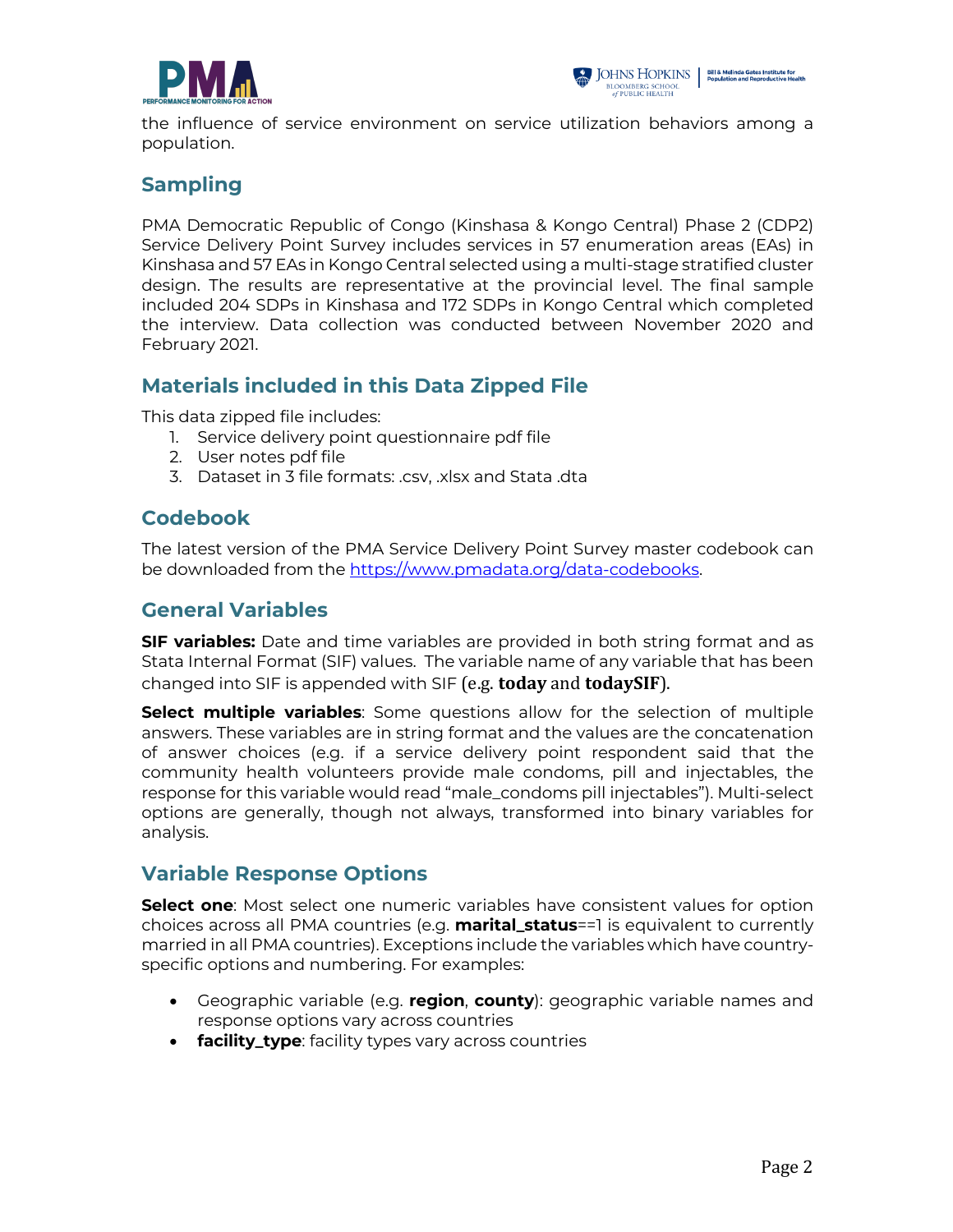



**Select multiple**: Similarly, most select multiple variables have the same response options across all PMA countries, with exceptions for variables with choices that are country specific.

*See the PMA Service Delivery Point Master Codebook for complete details on variables and answer choices for each survey.*

# **Specific Variables**

**metainstanceID**: A unique ID generated by ODK for each SQ survey form submitted to the central server. This variable is unique for each facility within a survey.

**facility\_ID:** Facility names are masked with unique ID numbers. This variable is unique across different PMA surveys. Hence, facility\_ID is also merge key for combing the data with other datasets for panel analyses.

**PMA2020\_faclity\_ID**: For facilities that were included in the previous PMA2020 (2014-2018) surveys, this variable provides their PMA2020 IDs. Th observation would be missing for new facilities which were not part of the PMA2020 surveys. For ones that have PMA2020 IDs, it is unique across different surveys.

**EA\_ID**: The primary sampling unit masked with a unique number for anonymity. The same unique number is applied to the same EA across multiple PMA survey phases.

**RE\_ID**: Identification number of the resident enumerator (RE), or interviewer. RE names are masked with unique numbers. The same unique number is applied to the same RE across different PMA survey phases.

**PMA2020\_RE\_ID**: For the resident enumerators (REs), or interviewers, who were involved in the previous PMA2020 surveys (2014-2018), this variable provides their IDs from PMA2020 surveys. This ID is unique across different surveys.

**EAserved#:** Some SDPs serve more than one EA. The EAserved# variables indicate the additional EAs that a given facility serves, if any. Information regarding which EAs an SDP serves comes from the country/local government. Only public facilities are assigned to serve more than one EA.

## **Combining the Data with Other Datasets**

The merge key variable **facility\_ID** can be used to combine the Phase 2 SQ data with Phase 1 SQ Baseline dataset. Of the 379 SDPs in the Phase 2 dataset, 308 SDPs merges with the Phase 1 dataset. The 71 SDPs not merging to the Phase 1 dataset are the new SDPs added to this phase.

## **GPS Variables**

GPS coordinates are not released in this dataset.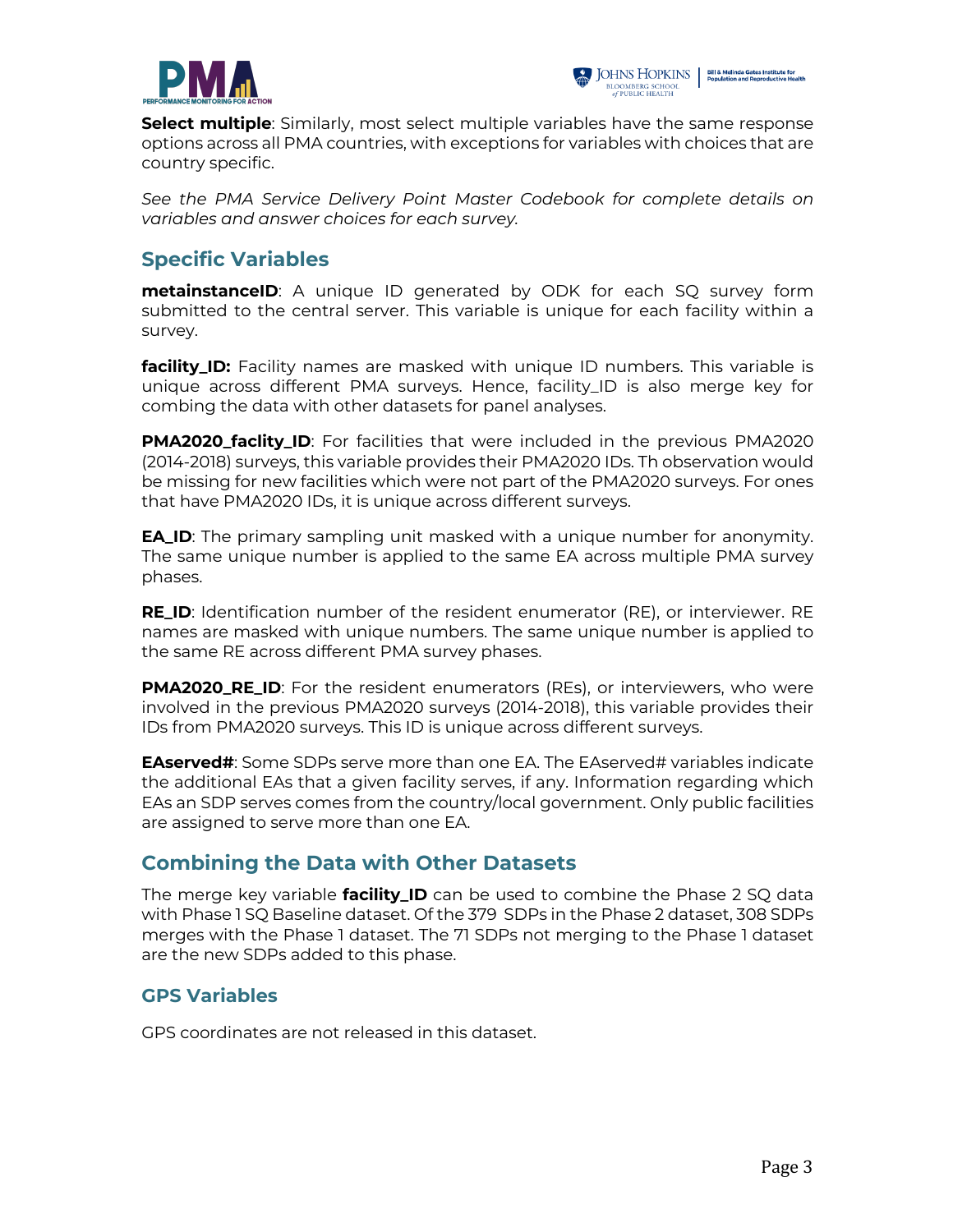



In Stata, Missing data is expressed as "." in the cell. Generally, Stata commands perform computations of any type handle missing data by omitting the row with the missing values. However, this may vary across commands. PMA does not impute missing values. Missing data in datasets should be studied and/or treated before proceeding to analysis.

#### *Reasons for missing data:*

#### *Normal situations:*

- 1. Incomplete forms: If a household, female, or SDP form is not marked as completed (**HHQ\_result**, **FRS\_result**, **SDP\_resu**l**t** and **CEI\_result** not equal to 1), the observation is likely to miss most of the information. Incomplete forms should not be included in the analysis.
- 2. Observations that are ineligible for subsequent forms: Only eligible respondents will receive subsequent forms. For example, males and ineligible females will not receive female questionnaires in family planning surveys, hence their observations will have all missing values in female forms.
- 3. Question not administered due to skip logic: PMA surveys use ODK's skip logic function. The subsequent questions are administered selectively based on the respondent's previous answers. Irrelevant or inapplicable questions are skipped. For example, a woman who is not a contraceptive user will not be asked questions about contraceptive usage subsequently.

#### *Uncommon situations:*

- 1. Lost forms: Due to technical constraints in some challenging data collection areas, forms can be lost in the process of data submission. Although most forms were recoverable, there are occasionally a few that cannot be found. For example, an observation from an eligible woman with completed female form information but missing household form information, or vice versa. These observations may be dropped based on analysis needs.
- 2. Missing due to incorrect skip logic: PMA surveys were conducted under rigorous quality control. However, in rare cases, there can be incorrect skip logic, which skipped a question that was supposed to be administered, resulting in missing values. These errors are documented in the PMA codebook, which can be downloaded from PMA website. It's not necessary to drop the entire observation since this will likely affect only a few questions.

#### *Distinguish missing data from negative values:*

1. -99: No response. The respondent was administered with the question but did not provide an answer. PMA survey requires consent from the respondent and the respondent has the right to refuse to answer any questions at any point. -99 is recorded to reflect that the respondent did not provide an answer to a certain question.